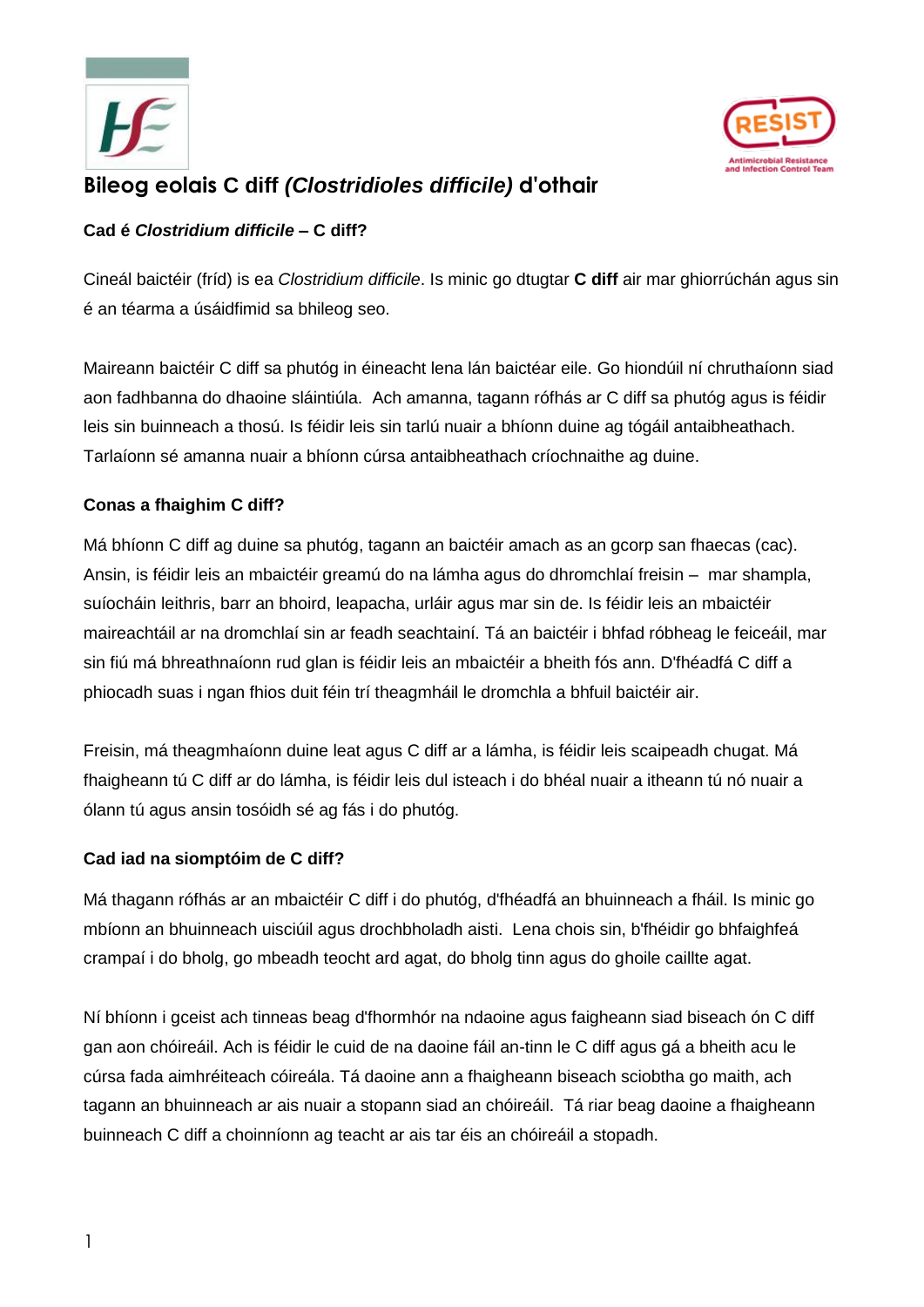



#### **Conas a bheidh a fhios agam go bhfuil C diff agam?**

Tá sé tábhacht go n-inseofá don bhall foirne atá ag tabhairt aire duit má fhaigheann tú an bhuinneach, agus féadfar sampla de d'fhaecas (cac) a chur chuig an saotharlann. Tástáilfear an sampla do bhaictéir agus do víris atá in ann a bheith ina gcúis buinní.

Má bhíonn tú san ospidéal nuair fhaigheann tú an bhuinneach, aistreofar tú chuig seomra aonair nó chuig barda speisialta. Beidh leithreas nó cathaoir leithris agat duit féin. Cinntigh, le do thoil, go gcoinneoidh tú do lámha an-ghlan le huisce agus gallúnach tar éis an leithreas nó an chathaoir leithris a úsáid agus freisin roimh do bhéilí. Beidh naprúin agus miotóga ar na baill foirne a bheidh ag tabhairt aire duit agus glanfaidh siad a lámha tar éis cúram a dhéanamh duit. Nuair a shuaimhneoidh an bhuinneach síos d'fhéadfaí iarradh ort aistriú ar ais chuig barda in éineacht le hothair eile.

#### **Cén chóireáil a gheobhaidh mé má bhíonn buinneach C diff orm?**

I roinnt cásanna, d'fhéadfadh gur antaibheathaigh áirithe ba chúis leis an mbuinneach C diff. Más é sin an cás, b'fhéidir go mbeadh ort stopadh ag tógáil na n-antaibheathach sin. B'fhéidir go dtabharfaí antaibheathaigh dhifriúla duit chun cóireáil a chur ar an mbaictéir C diff. Tá sé tábhachtach go n-ólfá neart deochanna ionas nach bhfaighidh tú díhiodráitithe mar gheall ar an mbuinneach.

## **An féidir liom cuairteoirí a bheith agam agus mé ionfhabhtaithe ag C diff?**

Is féidir leat cuairteoirí a bheith agat. Má tá na daoine a bheidh ag tabhairt cuairte ort réasúnta sláintiúil, ní bheidh ann ach baol an-bheag go bhfaighidh siad aon tinneas as C diff. Ach i gcás cuairteoirí atá ag tógáil antaibheathach nó atá tinn iad féin, beidh an baol níos mó dóibhsean. Má tá a fhios agat go bhfuil duine ag tógáil antaibheathach, nó má tá siad tinn, b'fhéidir nár mhiste a rá leo gan a theacht ar cuairt nó go mbeidh do bhuinneach suaimhnithe.

Ní mór do na cuairteoirí go léir a lámha a ní go maith le gallúnach agus uisce ag deireadh na cuairte agus gan dul i muinín díghalrán lámh. Cuideoidh sé sin chun stop a chur le C diff ó bheith ag scaipeadh. Lena chois sin, níor cheart go suífeadh do chuairteoirí ar do leaba san ospidéal.